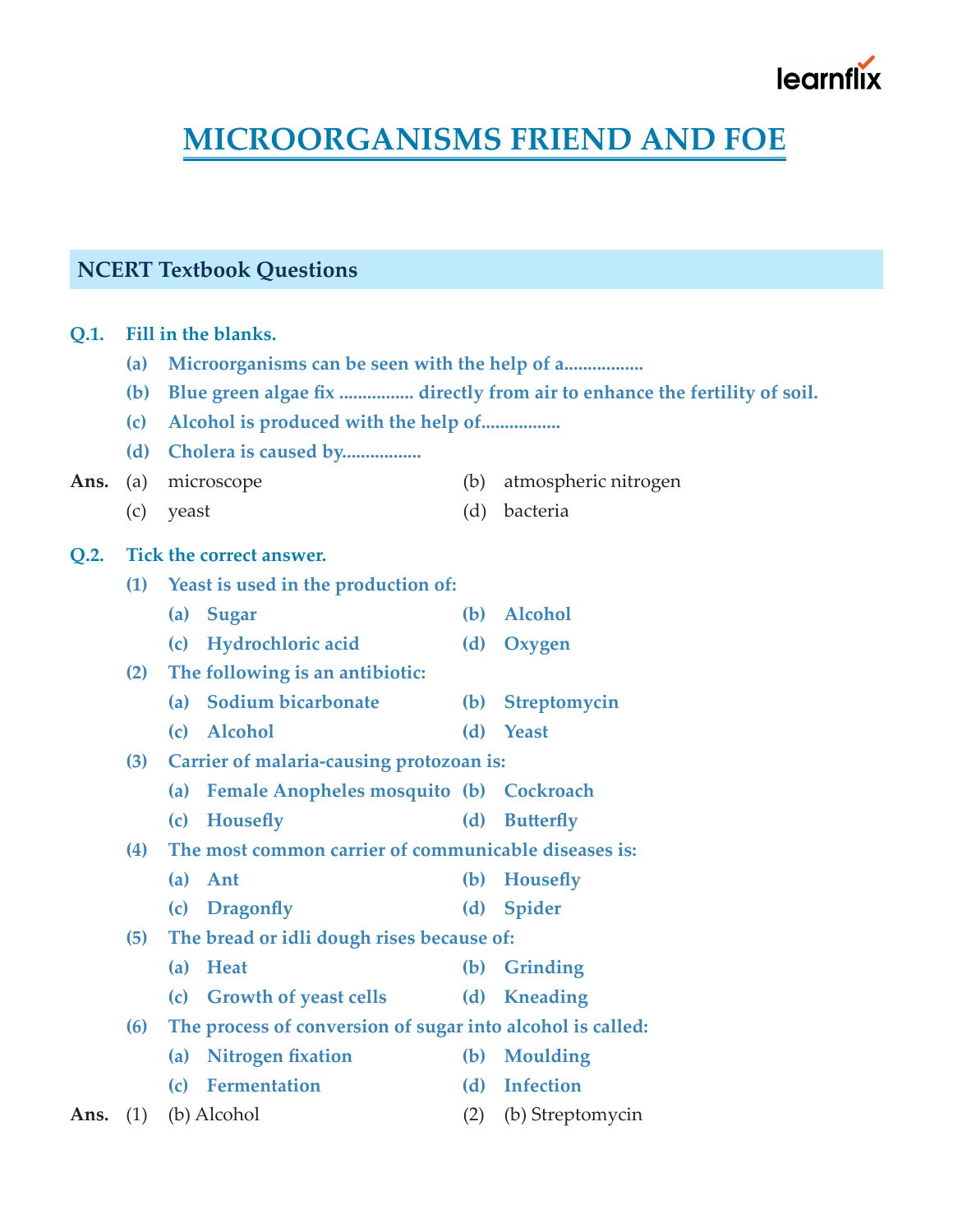|      | (3)                                                            |                           | (a) Female Anopheles mosquito | (4) | (b) Housefly                |  |  |
|------|----------------------------------------------------------------|---------------------------|-------------------------------|-----|-----------------------------|--|--|
|      | (5)                                                            | (c) Growth of yeast cells |                               | (6) | (c) Fermentation            |  |  |
| Q.3. | Match the organisms in Column A with their action in Column B. |                           |                               |     |                             |  |  |
|      |                                                                | <b>Column A</b>           |                               |     | <b>Column B</b>             |  |  |
|      | (i)                                                            | <b>Bacteria</b>           |                               | (a) | <b>Fixing nitrogen</b>      |  |  |
|      | (ii)                                                           | Rhizobium                 |                               |     | <b>Setting of curd</b>      |  |  |
|      |                                                                | (iii) Lactobacillus       |                               | (c) | <b>Baking of bread</b>      |  |  |
|      |                                                                | (iv) Yeast                |                               | (d) | <b>Causing malaria</b>      |  |  |
|      | (v)                                                            | Protozoan                 |                               | (e) | <b>Causing cholera</b>      |  |  |
|      |                                                                | (vi) Virus                |                               | (f) | <b>Causing AIDS</b>         |  |  |
|      |                                                                |                           |                               | (g) | <b>Producing antibodies</b> |  |  |
| Ans. | (i)                                                            | e                         | (ii)<br>a                     |     | $(iii)$ b                   |  |  |
|      | $(\rm{v})$                                                     | d                         | vi) f                         |     |                             |  |  |

- **Q.4. Can microorganisms be seen with the naked eyes? If not how can they be seen?**
- **Ans.** Microorganisms cannot be seen with the help of naked eyes. They can be seen with the help of a microscope.

## **Q.5. What are the major groups of microorganisms?**

**Ans.** There are following four major groups of microorganisms:

(i) Bacteria (ii) Fungi (iii) Protozoa (iv) Algae In addition, viruses are also considered as fifth group of microorganisms.

- **Q.6. Name the microorganisms which can fix atmospheric nitrogen in the soil.**
- **Ans.** Rhizobium, Clostridium and Azotobacter.

### **Q.7. Write 10 lines on the usefulness of microorganisms in our lives.**

- Ans. Following are the benefits of microorganisms in our lives:
	- (i) Bacterium *lactobacillus* convert milk into curd.
	- (ii) Bacteria are also involved in the making of cheese.
	- (iii) Some bacteria fix atmospheric nitrogen and increase the soil fertility.
	- (iv) Bacteria are used in the preparation of medicines.
	- (v) Bacteria are used in the formation of pickles and many other food items.
	- (vi) Yeast is used for commercial production of alcohol and wine.
	- (vii) Yeast is also used in baking industry for making breads, pastries and cakes.
	- (viii) *Acetobacter aceti* is used for production of Acetic acid from alcohol.
	- (ix) Antibiotics are manufactured by growing specific microorganisms.